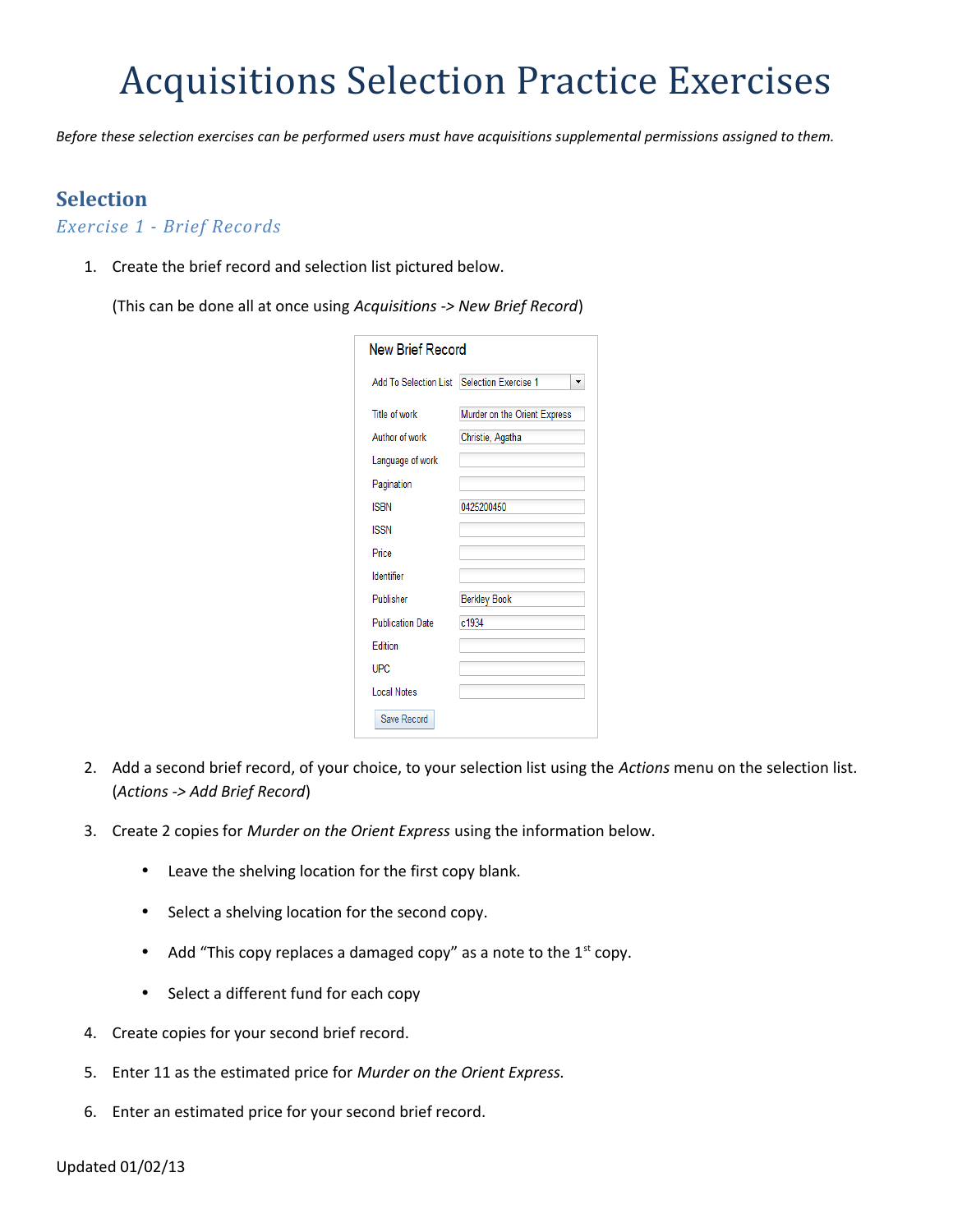- 7. Using any alert code add the following alert to *Murder on the Orient Express:*
	- "Part of the Agatha Christie Collection"
- 8. Add a note to your second brief record.
- 9. Mark your line items as ready for order. (*Actions -> Mark Ready for Order*)

## *Exercise 2 - My Selection Lists Part 1*

1. Go to *My Selection Lists* and create the following selection lists. (*Acquisitions -> My Selection Lists*)

(Append the name of each list with your initials. This will allow you to distinguish your lists from others performing these exercises. ie. **Exercise Selection 2 JP**)

- **a. Exercise Selection 2 XX**
- **b. Selection Exercise 3 XX**
- **c. Selection Exercise 4 XX**
- 2. Clone **Exercise Selection 2**. Name the new list **Selection Exercise 2.**
- 3. Delete **Exercise Selection 2.**

### *Exercise 3 – Selecting from the Catalogue*

- 1. In the catalogue, do an ISBN quick search for 9781594744761.
- 2. In the *Title Details* view select *View/Place Orders* from the *Actions for this Record* menu.
- 3. Find three other bibliographic records in the catalogue and add them to **Selection Exercise 3** using *View/Place Orders.*
- 4. Using the *Load Catalog Record IDs* interface, load the provided file selection\_exercise\_ids

(*Acquisitions -> Load Catalog Record IDs*)

- 5. Select two of the records and add them to **Selection Exercise 3**.
- 6. Add copies, notes, alerts, and estimated prices to each line item.

### *Exercise 4 – Selecting from Outside Sources*

- 1. Perform a MARC Federated search for each of the following records and add them to **Selection Exercise 4.** (*Acquisitions -> MARC Federated Search*)
	- a. ISBN: 9781455500291
	- b. ISBN: 0140441581
	- c. ISBN: 019283259X
	- d. ISBN: 0226307867